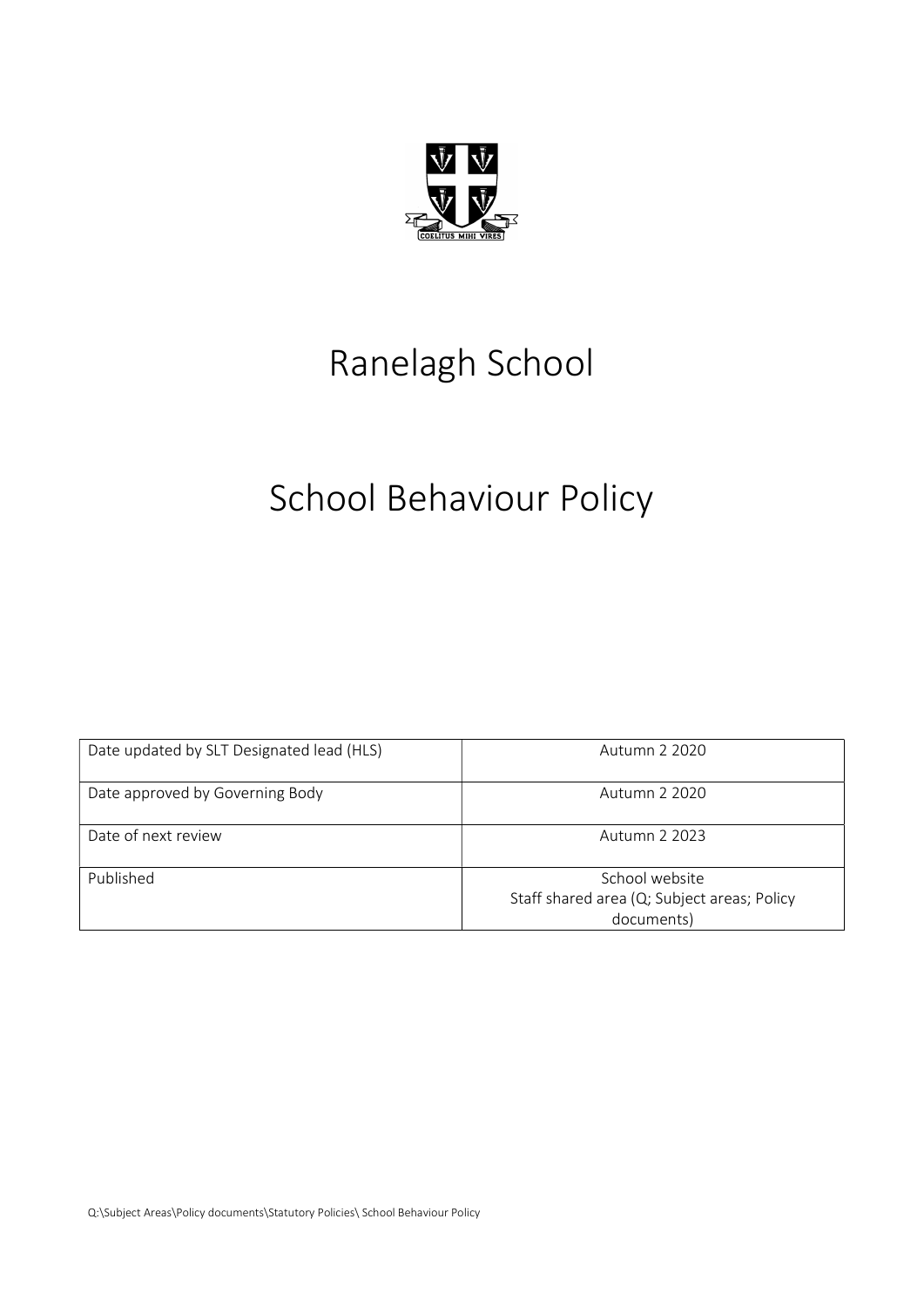# Rationale

As a Church of England school we recognise the importance of educating for life in all its fullness. As part of our commitment to the nurture of wisdom, hope, community and dignity, we understand that positive behaviour for learning, kindness and restorative justice are fundamental to the successful and empathetic management of behaviour at Ranelagh.

## Aims of this policy

- To set the framework for the management of behaviour at Ranelagh School.
- To emphasise the encouragement of positive behaviour.
- To promote consistency of expectation and implementation of behaviour management
- To reinforce the fundamental concepts of understanding rights, mutual respect and awareness and adoption of responsibilities that come with those rights.

## Policy context

This policy reflects the Ethos and Aims of the school.

Other related policies and documents include

- Teaching and learning policy
- The Code of Conduct
- Ranelagh School Charter our actions
- Our Statement against Bullying
- Home School Agreement
- Equal Opportunities Policy
- **•** Special Educational Needs
- Staff Handbook
- The United Nations Convention on the Rights of the Child (UNCRC).

## **Statement**

The school believes that, in order to provide a supportive, stimulating and secure environment and to enable high standards of teaching and learning, good behaviour in all aspects of school life is necessary. It seeks to create a caring learning environment by:

- **•** promoting good behaviour and discipline
- promoting awareness and understanding of rights and the responsibilities that come with these rights
- promoting confidence, self-esteem, self-discipline, proper regard for authority and positive relationships based on mutual respect
- ensuring fairness of treatment for all
- encouraging consistency in the way expectations of behaviour are set and maintained
- encouraging consistency of response to both positive and negative behaviour
- providing a safe environment free from disruption, violence, bullying and any form of harassment
- encouraging a positive relationship with parents and carers to develop a shared approach in the implementation of the school's policy and associated procedures.

# Approach

A school ethos of encouragement is central to the promotion of good behaviour. Emphasis is placed on encouragement and praise to individuals and groups, so that every member of the school community feels that they are respected and valued.

i) Staff will seek to reinforce the positive where possible so that there is more approval given than negative feedback.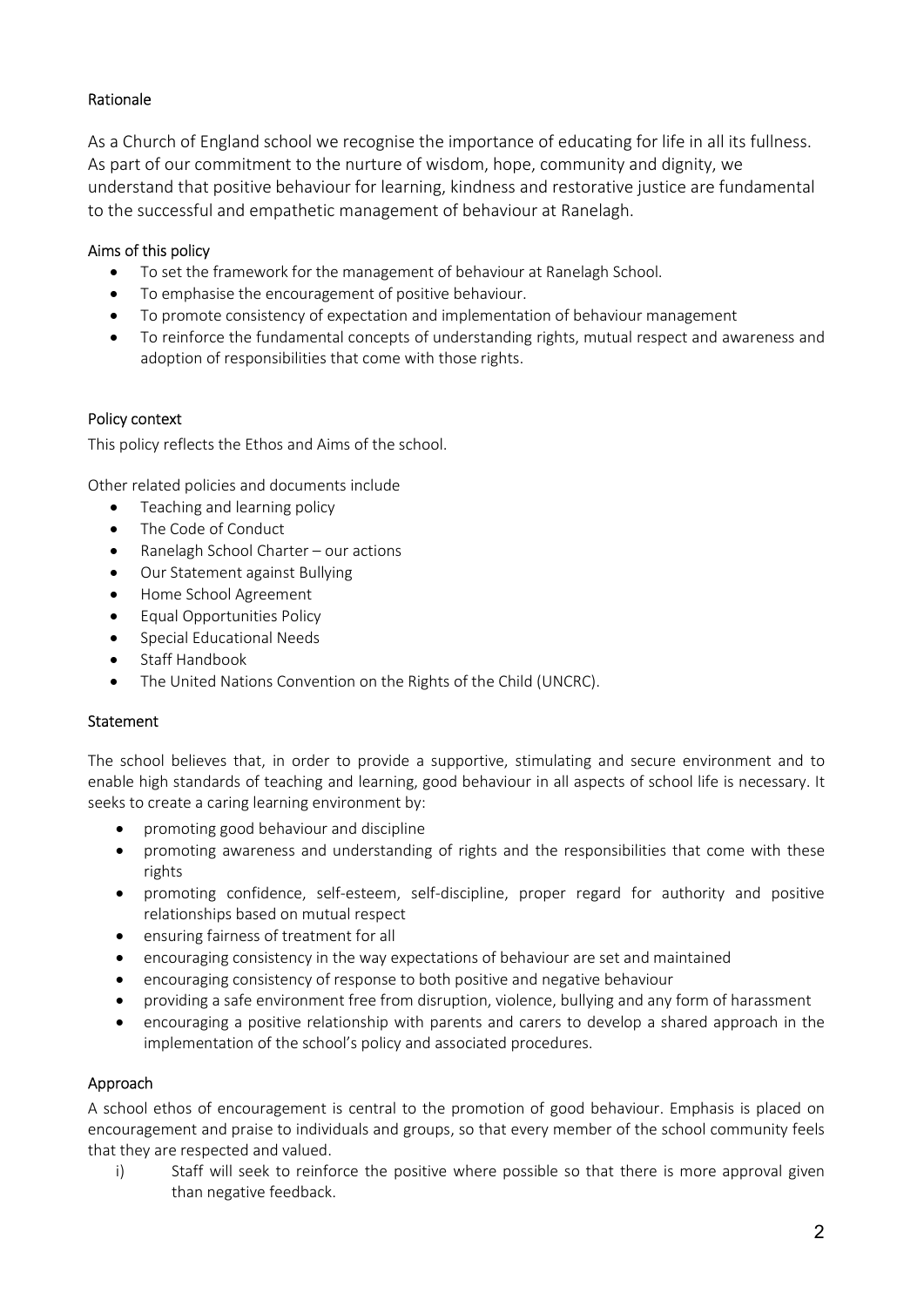- ii) Good conduct and behaviour will be encouraged through praise, both informal and formal, and the systems of merits and commendations.
- iii) Emphasis will be placed on the acknowledgment of the impact of poor behaviour on the infringement of others' rights and the associated responsibilities and actions required to rectify this.
- iv) Where appropriate, positive feedback will be conveyed to parents.

The school Code of Conduct, which reflects the ethos of the school, clearly states the expectations of behaviour and makes it clear to students how acceptable standards of behaviour can be achieved. It is displayed in all classrooms and printed in school diaries and planners.

- i) Students will be made fully aware of the school policy, the Code of Conduct, expectations and procedures.
- ii) Students will be encouraged to take responsibility for their behaviour and actions and will be given the scope to achieve and develop that responsibility where possible.
- iii) Collective responsibility towards the whole community will be promoted.

Sanctions are needed to respond to inappropriate behaviour.

- i) Any sanctions must be justified and appropriate, making it clear that they are a consequence of the student's behaviour necessary.
- ii) A sanction must be proportionate and reasonable.
- iii) The use of sanctions will be characterised by clarity as to why the sanction is being applied and what changes of behaviour are required to avoid future sanctions.
- iv) There will be a range of sanctions for minor and major offences with an escalation for repeated offending, including detention. As with all sanctions, when issuing a detention, staff should ensure that it is reasonable; for example, with lunchtime detentions, staff should allow reasonable time for the student to eat, drink and use the toilet.
- v) Where appropriate, parents/carers will be kept informed.

The Headteacher also has a specific statutory power to regulate student behaviour outside of the school premises "to such extent as is reasonable" and will do so with the same aims of promoting good behaviour and discipline.

Students are expected to maintain the same high standards of conduct and behaviour when

- taking part in any school-organised or school-related activity
- travelling to or from school
- wearing the school uniform
- in some other way identifiable as a student at the school.

Professional discretion and knowledge of individual students will be utilised to foster positive working relationships. Individual mitigating and aggravating circumstances will be considered, as appropriate, in the management of student behaviour.

An appropriate curriculum, high quality teaching and appropriate personalising of learning are prerequisites to engaging learners and encouraging good behaviour.

Systems for tracking academic progress and behaviour issues are in place and this information may be used to help students improve and manage their behaviour.

The school aims to foster self-control for all individuals. This will be attained by heightening the student's sense of self-esteem, achievement and by the mutual respect established between all members of the school community.

- i) Individual accountability through awareness of consequence of actions will be developed.
- ii) Students will be given the opportunities for developing self-discipline and taking responsibility in order to learn effectively.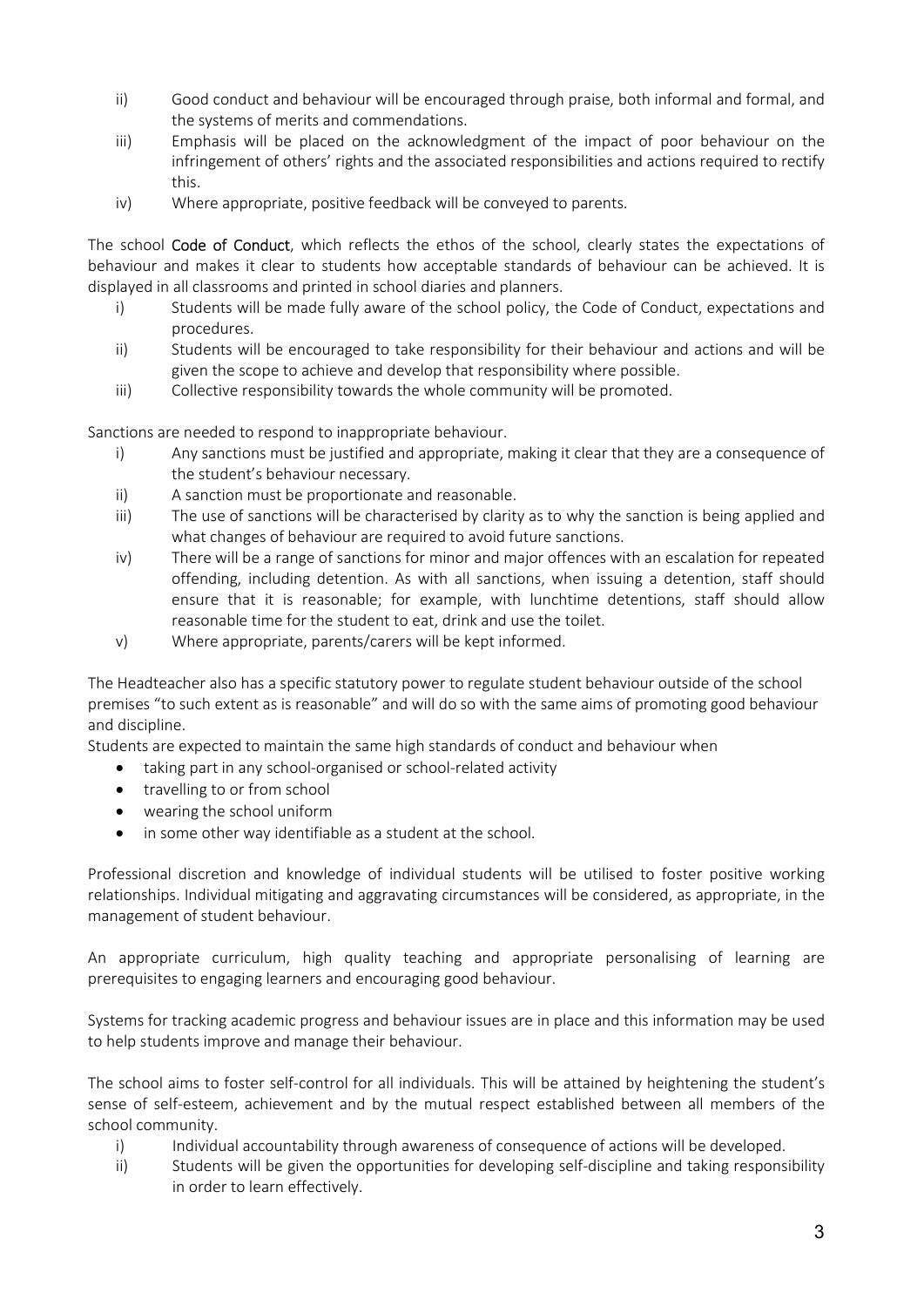- iii) Students will be encouraged to self-reflect and, where necessary, to learn to manage and improve their behaviour by making better choices.
- iv) The value and importance of power, love and self-control from 2Timothy 1.7, will be modelled and encouraged at all times.
- v) The sense of value and worth will be promoted so that humiliation and degradation of individuals are not used as strategies for conformity.
- vi) There will be an ethos where each student can have a feeling of achievement, is an individual and their input has worth and credibility.
- vii) All members of the school will treat each other with respect and courtesy at all times.
- viii) There will be active promotion and enhancement of self-esteem for all members of the school.

#### Responsibilities and actions

Students are expected to take responsibility for their own behaviour. They have a responsibility to respect the rights of others to a positive learning environment. They also have a responsibility to ensure that any incidents of disruption, violence, bullying and any form of harassment or infringement of rights are reported.

• Parents and carers will take responsibility for the behaviour of their child both inside and outside school. They will be encouraged to work in partnership with the school to assist in maintaining high standards of behaviour.

Staff will be responsible for ensuring that the policy is followed and that it is consistently and fairly applied. They also have the responsibility, with the support of the Headteacher and senior staff, for creating a high-quality learning environment, and modelling and teaching good behaviour, respect and responsibility. Mutual support amongst all staff in the implementation for the policy is essential.

 The Headteacher will be responsible for ensuring the implementation and day-to-day management of the policy. The Headteacher will oversee support for staff faced with challenging behaviour.

• The Governing board will support the school in maintaining high standards of behaviour. Together with the Headteacher and staff, it will ensure that there is no differential application of the policy on any grounds of ethnic or national origin, culture, religion, gender, disability or sexual orientation.

#### **Training**

Appropriate training on all aspects of behaviour management will be provided as necessary to support the implementation of the policy.

#### Involvement of Outside Agencies

The school works positively with outside agencies. It seeks appropriate support from them to ensure that the needs of students are met by utilising the range of external support available.

#### Dissemination

All staff, parents/carers and students will be reminded of this policy and its procedures on a regular basis, at least annually. Related details are in the Staff Handbook.

#### References:

Behaviour and discipline in schools: Advice for head teachers and school staff (DfE 2016) https://assets.publishing.service.gov.uk/government/uploads/system/uploads/attachment\_data/file/48803 4/Behaviour and Discipline in Schools - A guide for headteachers and School Staff.pdf